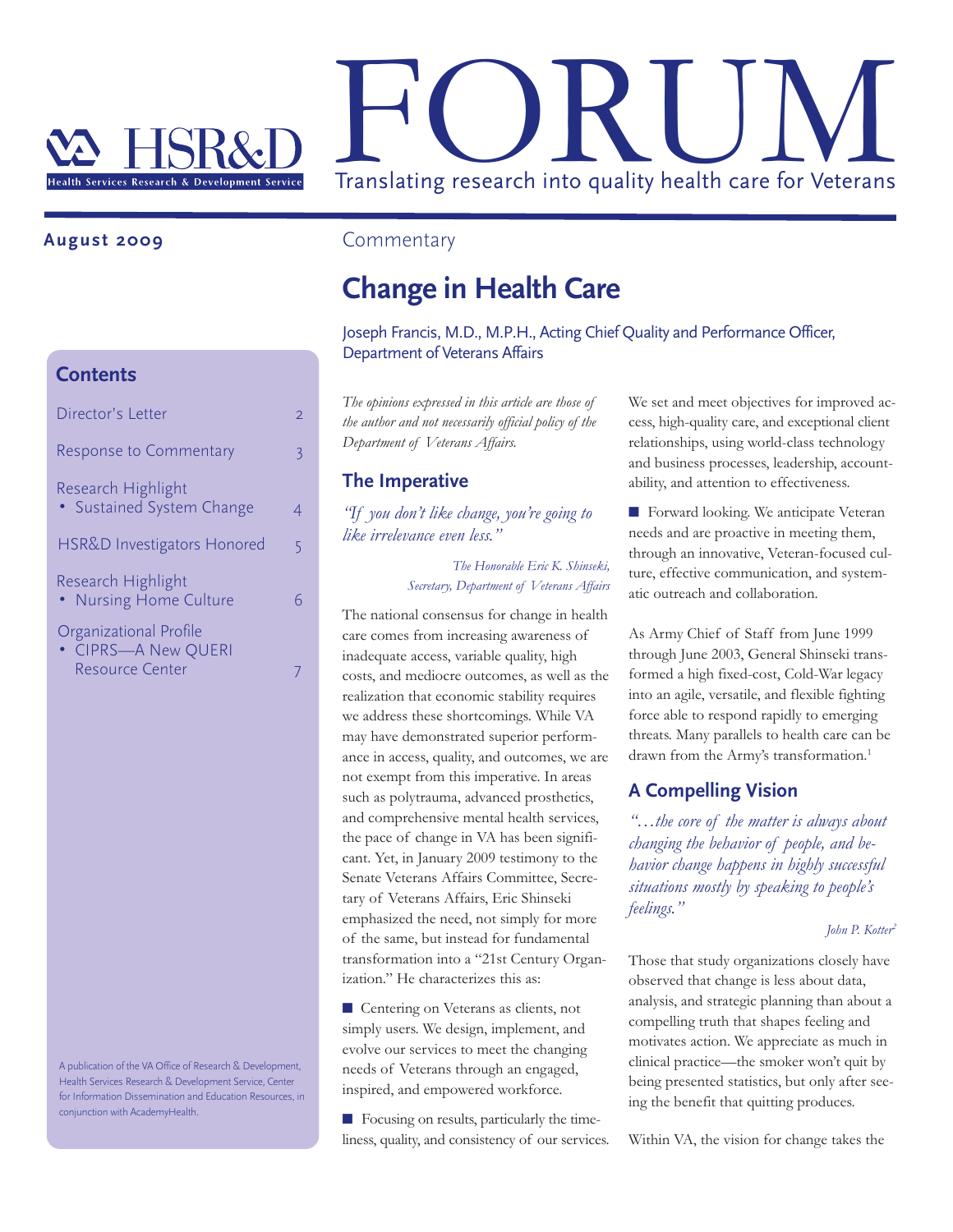## **Director's Letter**



Given the national focus and debate about health care reform, it seems very timely that this issue of FORUM focuses on the topic of change. As both Drs. Francis and Atkins note in the opening Commentary and Response articles, VA has made tremendous progress in organizing to improve health care for Veterans, but many challenges remain. Specifically, how do we best implement changes that will improve the VA health care

system now and for the future, enabling us to provide consistent, accessible, highquality, cost-efficient care for all Veterans? Health services researchers can play an integral role in assisting the organization to meet such challenges. For example, much has been learned about implementing cost-effective, evidence-based interventions into routine clinical practice from VA's Quality Enhancement Research Initiative (QUERI). In addition, there are many other health services research efforts that already have or will add to our knowledge about achieving and sustaining health care systems change. In this issue's Research Highlight articles, Drs. Charns and VanDeusen Lukas describe critical drivers of systems change and Drs. Hartmann and Berlowitz discuss challenges associated with changing the culture of nursing home care to one that is more resident centered.

In other news, HSR&D will hold its Scientific Merit Review Board (SMRB) meeting in August. The SMRB consists of a multidisciplinary group of VA and non-VA experts who rigorously review VA health services research proposals covering an array of health care issues that affect Veterans' health and care. The August SMRB will review 113 research project proposals (an increase of 10 percent over the August 2008 review) and 82 pilot project proposals. HSR&D looks forward to supporting innovative, Veteran-centric research projects. Keep your proposals coming!

*Seth A. Eisen, M.D., M.Sc. Director, HSR*&*D*

form of *Veteran Centered Care*. This involves anticipating patient needs by defining the delivery system and aligning our services around mutually negotiated needs and goals. The care we provide, whether local or regionalized, in-house or purchased, will reflect the longitudinal needs of patients rather than the expertise of specialized clinicians. As a result, VA will increasingly orient care around interdisciplinary teams that share decision-making with patients and families. Among the key principles of such care are:<sup>3</sup>

■ Honoring the Veteran's expectations of safe, high quality, accessible care.

■ Enhancing the quality of human interactions and therapeutic alliances.

■ Soliciting and respecting the Veteran's values, preferences, and needs.

■ Systematizing the coordination, continuity, and integration of care.

■ Empowering the Veteran through information and education.

■ Incorporating the nutritional, cultural, and nurturing aspects of food.

■ Providing for physical comfort and pain management.

■ Ensuring emotional and spiritual support.

■ Encouraging the involvement of family and friends.

■ Providing architectural layout and design conducive to health and healing.

■ Introducing creative arts into the healing process.

■ Supporting and sustaining an engaged workforce.

The success of this vision will require exceptional attention to *coordination of care*. In health care, coordination means connections among interdependent people who transfer information toward the goal of advising and enabling the patient and organizing care for the purpose of optimizing the patient's health status. Despite many strengths (including computerized health records and primary care teams), coordination of care remains imperfectly realized within VHA. Key challenges include strengthening primary care teams, establishing new systems for information exchange for Veterans that get part of their care in the private sector, assigning care coordinators for high risk Veterans, and fully leveraging information technology to enhance communication.

This vision also involves significant rethinking of *access to care*. Veterans deserve timely access to quality health care which meets or exceeds internal and community standards and is measured by their expectations. Such access should not depend on proximity of fixed infrastructure such as hospitals, but rather utilize new modes of care delivery supported by technology.

## **Inquiry and Learning**

*"In the beginner's mind there are many possibilities; in the expert's mind there are few."*

#### *Shunryu Suzuki 4*

The weight of experience makes it harder to change. This includes past VA transformations. Lifelong learning demands we shed old habits and question our assumptions. For the health services research community, old patterns include the three to five year duration of projects (the window for transformation will be shorter than 36 months), the selection of "safe" hypotheses and methods (peer review may need to be recalibrated toward risk-taking and speed), and a predilection for analyzing the past rather than creating the future (rapid cycle, actionoriented research is more needed than ever). Shedding these old habits will require unprecedented speed and agility as well as the

*continued on page 8*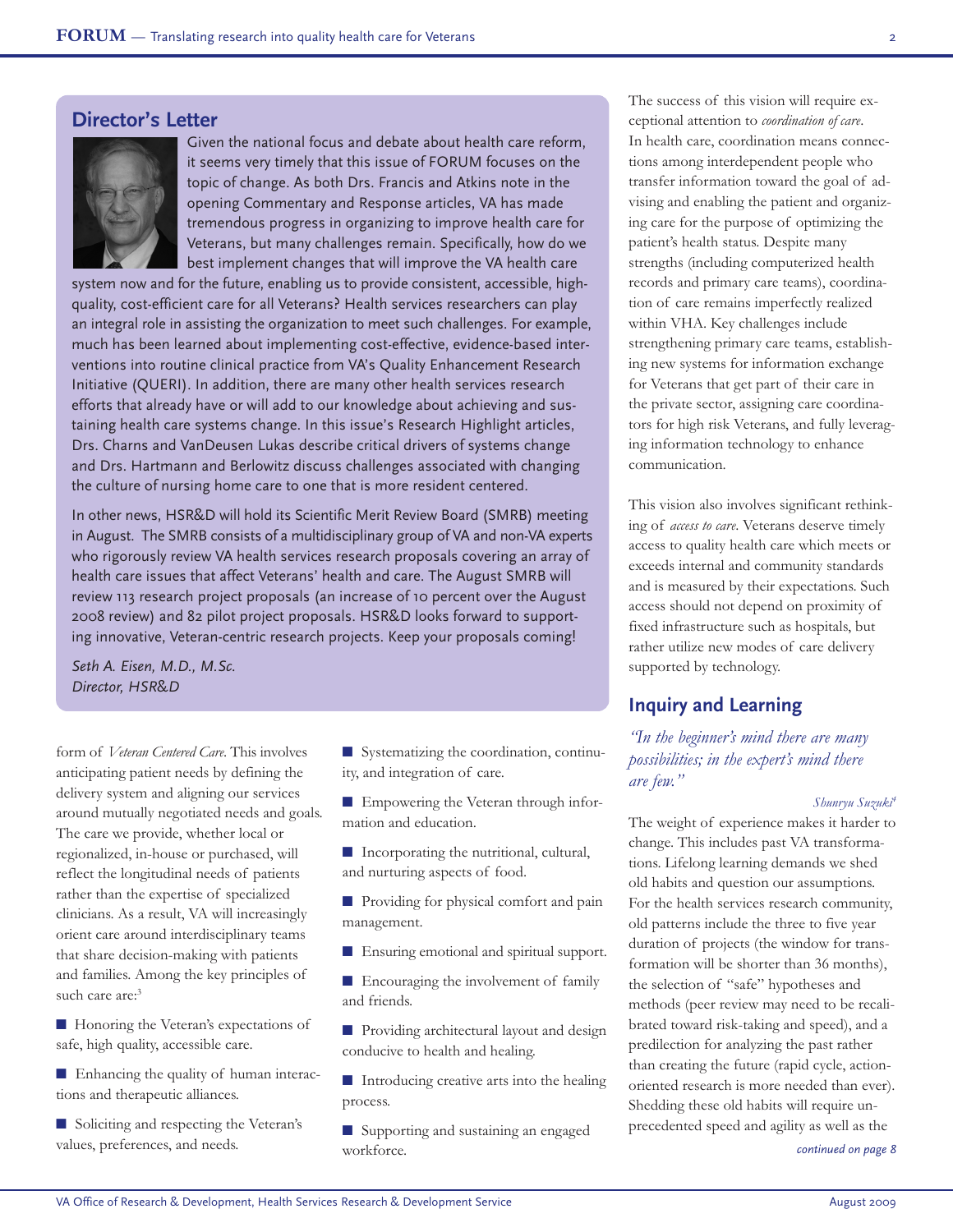## Response to Commentary

# **Transformation and QUERI**

David Atkins, M.D., M.P.H., QUERI Director, Office of Research and Development

The fundamental question at the heart of the debate over health care reform is how to redesign a dysfunctional health care system so that it promotes quality and value. Watching this debate, it can be tempting to congratulate ourselves for the many ways that VA is ahead of the private market for example, in our ability to measure and reward performance, our primary-carebased outpatient system, and our electronic health record. But as Joe Francis reminds us in his commentary, the challenges facing VA are no less daunting. We need to adapt to meet the needs and preferences of a new generation of young Veterans while maintaining our commitment to aging Veterans from earlier wars. To do this, VA needs to transform itself to become a high-quality, efficient, patient-centered system. For those of us involved in the QUERI program, which was designed to speed the uptake of better practices in VA, the call for such a transformation poses two questions. How can QUERI help facilitate that transformation, and how might this transformation require changes to QUERI itself?

### **Change Lessons from the First Ten Years of QUERI**

The first ten years of QUERI taught us many of the lessons about change observed by Dr. Francis. Change depends on people and relationships; it cannot be achieved simply by disseminating data or directives; success often depends on facilitation and on the local conditions; and it usually takes longer and costs more than we hope.<sup>1</sup> Three factors, however, create new opportunities for change in VA and for QUERI. The first is the new leadership under Secretary Shinseki, since commitment of leadership is one of the essential factors in any successful change. 2 The second is consensus on a direction for change. The Universal Services Task Force recommendations provide a road map of

what specific changes are needed, and many of these involve areas studied by QUERI implementing new models of care, expanding telehealth and Web-based interventions, and improving coordination across providers. Finally, the expanding work of the Systems Redesign initiative has created opportunities to partner with a VA-wide effort working at the network and facility level to address high priority process improvements for VA.

Systems Redesign and QUERI offer complementary approaches for how to speed change in the health care system. In Systems Redesign, engineering approaches such as process mapping, making small tests of change, applying "lean" principles to eliminate waste, and collaborative learning have succeeded in improving access and reducing waiting times and they are expanding to address new administrative and clinical issues. Elements of the QUERI approach, however, are essential to tackle the complex processes of improving care in chronic disease. The clinical and research expertise within QUERI is needed to decide which changes are most important. For example, the work of the Diabetes QUERI identified "improvements" that provide little benefit (tight glucose control in older patients) and those that are clinically most important (improving poorly controlled blood pressure). Implementation science can help understand the barriers and facilitators at the patient, clinician, practice, and system level that go beyond simple process improvement. The QUERI program can more easily support solutions that would be hard to develop through incremental changes and rapid process improvement—for example, the multi-year projects to develop the infrastructure for the TIDES depression care management model or to design the CART-CL catheterization registry. Finally, the research expertise within QUERI has been essential for refining clinical databases so we can tell whether our efforts are succeeding.

## **Key Learnings from Systems Redesign**

There are important opportunities, however, for QUERI to learn from Systems Redesign to develop interventions that are more responsive to the needs of our stakeholders and more sustainable. Attention to engineering principles and efficiency can identify improvements that do not require new resources. Second, letting stakeholders determine their own priorities for change produces more effective engagement than when a "solution" appears to have been developed at a distance by researchers. Finally, learning from best performers within the system may help convince others that the solutions are feasible and sustainable. Several QUERI Centers, including Stroke and Chronic Heart Failure, have begun to collaborate on systems redesign projects to bring the strengths of both approaches together and to foster cross-program learning. The four new Veterans Engineering Resource Centers (VERCs), funded under the Systems Redesign initiative, will provide new avenues for collaboration between research and operations. QUERI will focus on additional ways to foster closer and more transparent collaboration with all of our health system partners, such as Office of Quality and Performance and Office of Patient Care Services.

A popular Dilbert cartoon notes, "Change is great—you go first." It is to the credit of VA that so many parties are "going first," readily embracing the call to improve the care we deliver and the systems in which we work. It will be our challenge to see that we are all pulling together toward the common vision of a Veteran-centered, forwardlooking, high-quality health care system.

#### **References**

- 1. Stetler CB, Mittman BS, Francis J. Overview of the VA QUERI and QUERI theme articles: QUERI Series *Implementation Science* 2008, 3:8.
- 2. VanDeusen Lukas C, et al. Implementation of a Clinical Innovation: The Case of Advanced Clinic Access in the Department of Veterans Affairs. *Journal of Ambulatory Care Management* 2008. 31:94–108.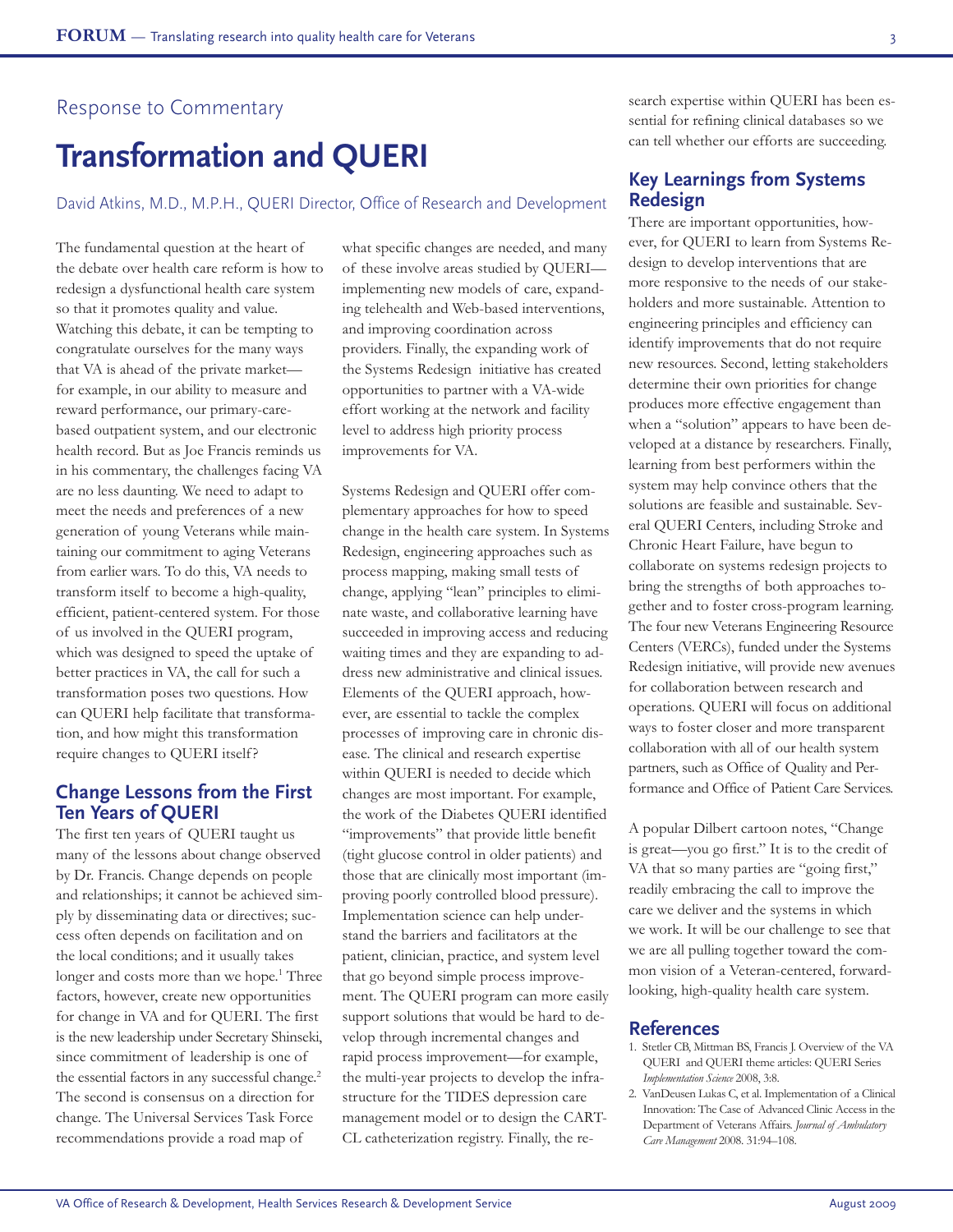## Research Highlight

# **The Challenges of Achieving Sustained System Change**

Martin P. Charns, D.B.A., and Carol VanDeusen Lukas, Ed.D., Center for Organization, Leadership, & Management Research, VA Boston Healthcare System

How can health care systems transform to provide consistently safe, high-quality care for patients as envisioned by the 2001 Institute of Medicine's (IOM) report, *Crossing the Quality Chasm*? From our research in both VA and non-VA health care organizations, we have identified five critical drivers of change that distinguish organizations that have reached sustained system changemeaning higher levels of reliability in their care processes and greater changes in their systems and cultures. These five critical elements are illustrated in the Figure below.

**1) Impetus to transform** often came from outside the organization in response to external pressures for change, but also came from within the organization, often stimu-

#### **Organizational Transformation Model**



lated by multiple factors. In successful transformations, organizations sustained impetus for change over time.

#### **2) Leadership commitment to quality**

**and change**—beginning at the top of the organization but including all levels proved a critical element for organizational transformation. Senior leaders drove change in two ways. First, they steered change through the organization's structures and processes to maintain urgency, set a consistent direction, and provided resources and accountability to support change. Second, to create momentum for dramatic improvement in patient care, leaders demonstrated authentic commitment to quality, by expending significant personal capital to motivate staff, often leading by example through personal involvement in improvement efforts.

**3) Improvement initiatives that actively engaged staff in meaningful problem solving** were central to change. Improvement initiatives contributed to transformation in at least three ways. First, initiatives such as clinical redesign improved operations. Second, initiatives actively engaged staff in problem solving around meaningful, urgent problems across disciplines and hierarchical levels. Third, successful initiatives built momentum for further improvement and contributed to culture change.

**4) Alignment from top to bottom to achieve consistency of organizationwide goals with resource allocation and actions** ensured that improvement efforts contributed to larger system change. Accountability was a key aspect of alignment, ensuring that behaviors, operations, and processes in practice supported organization-wide goals.

**5) Integration to bridge traditional intraorganizational boundaries between individual components** occurred at a later stage of transformation. Integration is a multi-faceted concept that applies to all organizational levels and is both an end state for a high-performing system and a strategy for transformation. Integration often began with multidisciplinary improvement teams that encouraged communication and prob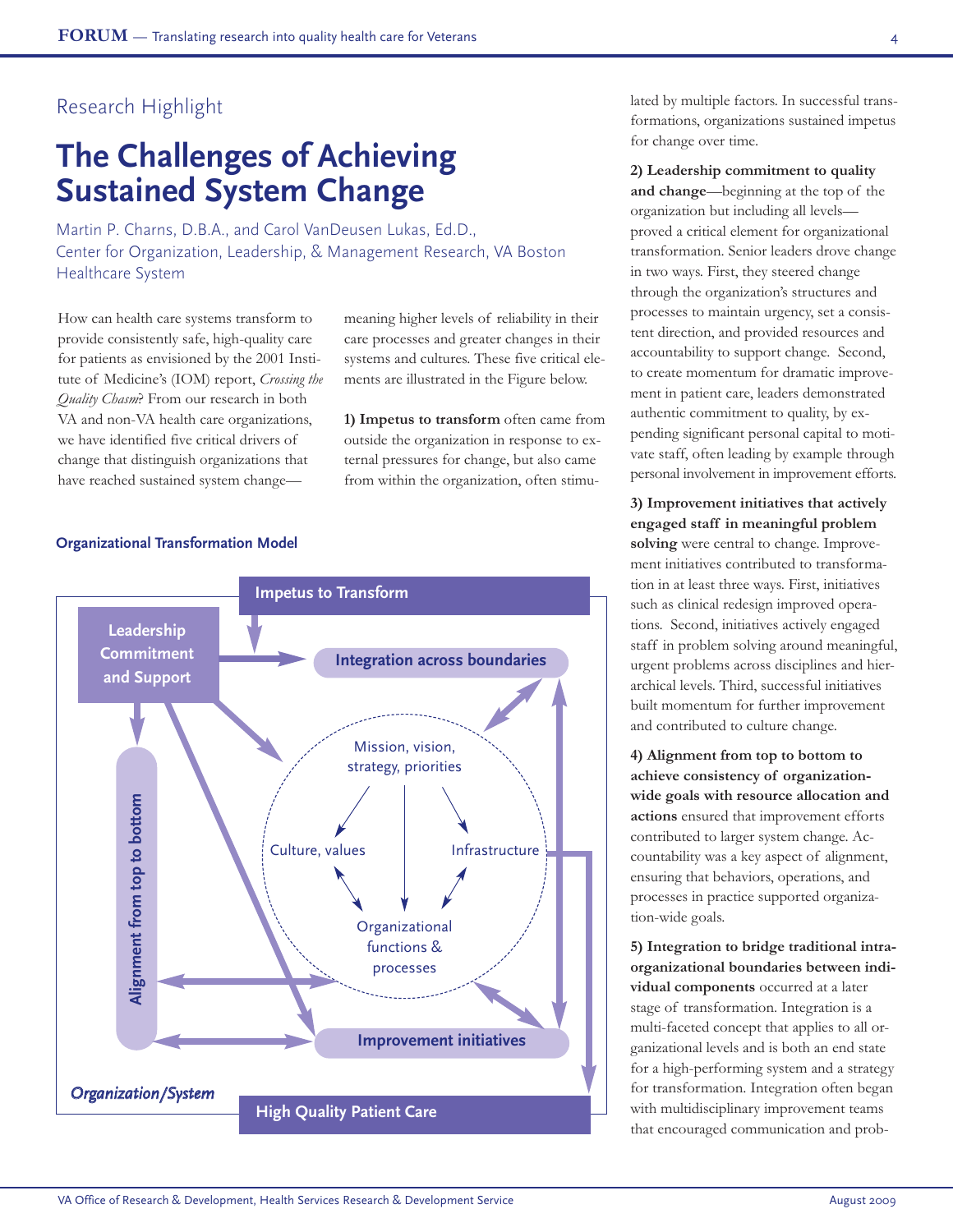lem solving across work units. However, by themselves, improvement teams ran up against the limits of traditional organizational boundaries. To move beyond those limits, organizations needed integration at the systems or organizational level in the form of structures and processes that involved managers with decision-making authority and responsibilities spanning the organization. Integrating structures and processes also facilitated the spread of improved clinical practices and values for improvement across the organization.

These elements affected transformation by driving change in complex and dynamic health care organizations. As illustrated inside the dotted circle in the Figure, we define the organization—or network of organizations comprising the system—in terms of four basic components: 1) **mis-** **sion, vision, and strategies** that set direction and priorities; 2) **culture** that reflects values and norms; 3) **operational functions and processes** that embody the work that is done in patient care; and 4) **infrastructure,** such as information technology and human resources, that support delivery of patient care.

## **Practice Implications**

Transformation of health care systems is a complex and difficult undertaking that is achieved over a period of time. Each model element offers direct practice implications for managers seeking to change their systems to improve patient care. However, no single element is sufficient to achieve organizational transformation. Managers should recognize that all model elements are important, and that the challenge is to maximize the likelihood that the elements will interact with one another in complementary

ways to maintain urgency to change and to move the organization forward. Full transformation may be attained only when multiple improvements are *spread* across the system and *sustained* over time.

Finally, successful transformation takes time. Transformation most likely unfolds over a decade or more. Although many of the systems we studied demonstrated considerable progress, they too described transformation as a continuing journey with no fixed endpoint. Persistence and constancy of purpose is required for this journey.

#### **References**

- 1. Institute of Medicine; Committee on Quality of Health Care in America. (2001). Crossing the Quality Chasm: A New Health System for the 21st Century. Washington D. C.: National Academy Press.
- 2. Lukas CV, et al. An Organizational Model of Transformational Change in Health Care Systems. *Health Care Management Review,* 2007; 32(4): 309-20.

## **HSR&D Investigators Honored at AcademyHealth 2009 Annual Research Meeting**

VA researchers had a strong presence at AcademyHealth's Annual Research Meeting in June 2009. A number of VA researchers—whose submissions were competitively reviewed—presented papers, workshops, and posters at the meeting. In addition, several VA HSR&D researchers were honored with awards.

■ **HSR&D's Werner received Alice Hersh New Investigator Award.** HSR&D investigator Racher Werner, M.D., Ph.D., received the Alice S. Hersh New Investigator Award, which recognizes scholars that demonstrate exceptional promise for future contributions early in their health services research career. Dr. Werner is a Research Career Development Awardee with the VA HSR&D Center for Health Equity Research and Promotion and a primary care internist at the Veterans Affairs Medical Center in Philadelphia. Dr. Werner's research examines quality improvement initiatives—including pay for performance and



*Dr. Seth Eisen with Article of the Year awardee, Dr. Amal Trivedi.*

public reporting—and how those initiatives change health care delivery, overall quality of care, and racial disparities.

■ **HSR&D Investigator Trivedi received AcademyHealth Article of the Year Award.** HSR&D investigator Amal Trivedi, M.D., M.P.H., received the 2009 Article of the Year Award for his article "Insurance Parity and the Use of Outpatient Mental Health Care Following a Psychiatric Hospitalization," which appeared in the Journal of the American Medical Association. The award recognizes the best scientific work in the fields of health services research and policy, produced and published during the previous year. Dr. Trivedi also received a Best Abstract award for his study "Unintended Consequences of Increased Ambulatory Copayments on Hospital Use in the Elderly." Dr. Trivedi is a Research Career Development Awardee with the Center for Systems, Outcomes and Quality in Chronic Disease & Rehabilitation at the Department of Veterans Affairs in Providence, RI.

■ **HSR&D Investigator Yano awarded Best Abstract.** HSR&D investigator Elizabeth Yano, Ph.D., M.S.P.H., received a Best Abstract award for her work, "Impact of Practice Structure on the Quality of Care for Women Veterans." The abstract examines the first attempt to evaluate systematically the quality of care experienced by women Veterans in VA settings. Yano's research provides a critical evidence base for VHA's ability to reduce gender disparities and improve outcomes and satisfaction of women Veterans.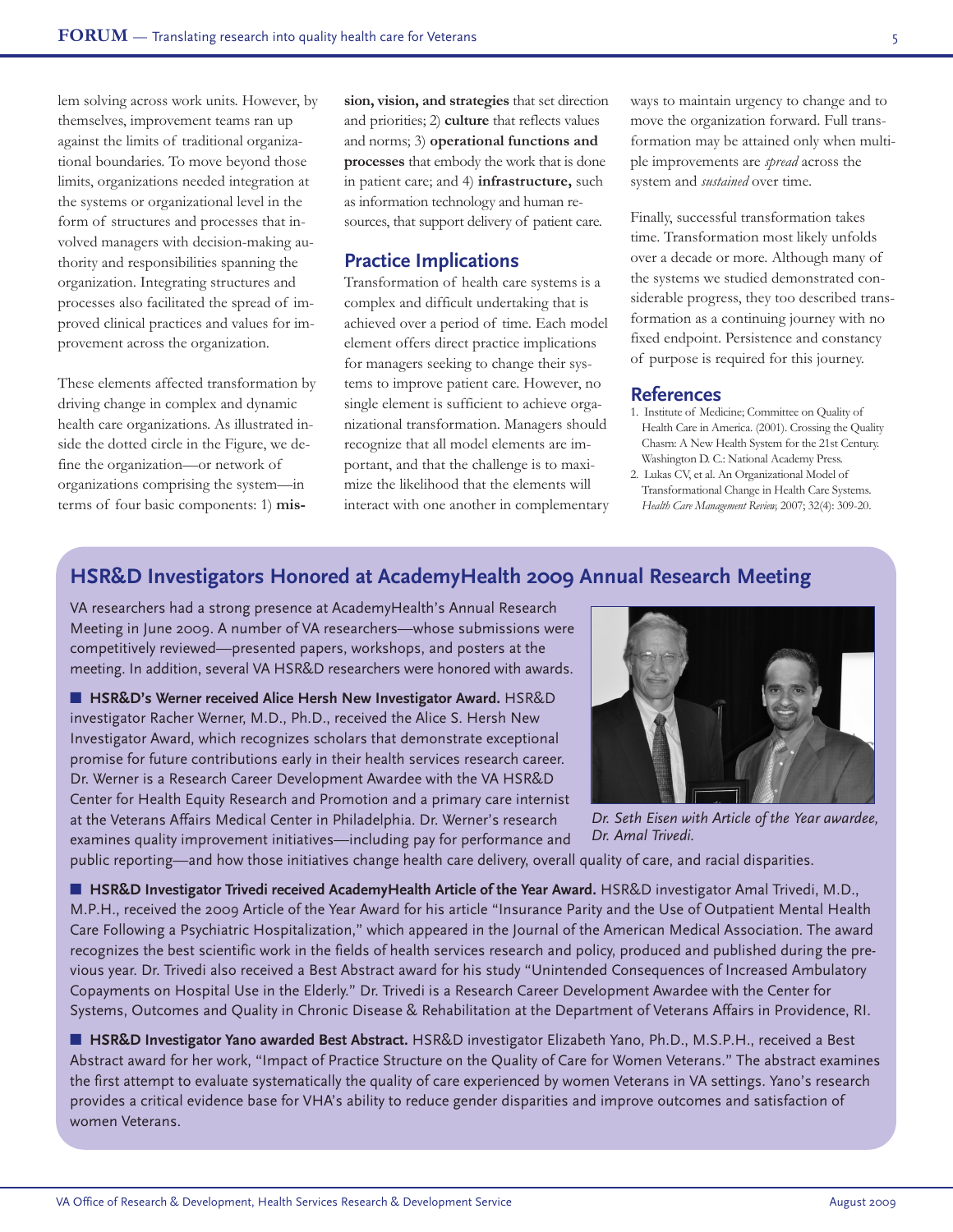## Research Highlight

# **Nursing Home Culture Change**

Christine W. Hartmann, Ph.D., Dan Berlowitz, M.D., HSR&D Center for Health Quality, Outcomes, and Economic Research, Bedford, Massachusetts

Long seen as places one would avoid living in if one had a choice, in the past decade nursing homes (NHs) have increasingly adopted more resident-centered care paradigms, under a rubric generally termed "culture change." Culture change means that residents' needs and preferences are of central importance in designing the structure of care, and that facility designs, routines, management, and care should be shaped by these needs and preferences. In reality, culture change spans a wide spectrum of potential modifications, including minor or major modifications to the physical environment (from decorating hallways and baking bread to removing nursing stations and remodeling residents' rooms), changes in staff roles (consistent assignment of staff to the same residents and increased autonomy of frontline staff), and changes in management styles (incorporating input from residents and staff into management decision-making). These changes should also include resident participation, for example allowing resident choice in a variety of areas and structuring life around resident needs and wishes.

### **Evidence Base**

The implicit goal of culture change resonates strongly with many stakeholders, but on a day-to-day basis, culture change necessitates a fine balance between the multiple needs and wishes of residents and potential impacts on safety and quality of care. The financial implications of these changes are also a consideration. To date, relatively little research has been undertaken on culture change. <sup>1</sup> Some preliminary studies have shown elements of culture change to correlate favorably with resident, staff, and family outcomes, but not in all instances. For example, it has been shown that some promising changes—such as providing a more home-like environment and promoting freedom of movement for residents—may also have safety implications (e.g., possibility of increased falls). <sup>2</sup> In addition, while consistent assignment of staff (having the same individual work with the same residents for at least 80 percent of her/his shifts) is one hallmark of culture change, some evidence about the benefits of consistent assignment has been equivocal. 3

The redistribution of staff and redefinition of staff jobs that culture change entails are the source of potential tensions too. Much of the current literature indicates that the majority of nursing homes are already understaffed, and specific methods of improving resident outcomes often take more time from staff (e.g., toilet training, walking improvement programs, and turning schedules to avoid pressure ulcers). Given these competing demands, it is unclear exactly how these changes will impact resident outcomes. Finally, with regard to cost, in a study of culture change in a for profit nursing home chain, the primary factor that prevented timely implementation of the more comprehensive elements of culture change at participating sites was expense. 4

Since 2004, the VA Office of Geriatrics and Extended Care has spearheaded the movement to change NH care, focusing on four key elements:

1) transforming the current NH culture to a resident-centered approach;

2) empowering frontline team members to help address issues related to the delivery of customized, high quality care;

3) changing the environment to foster a homelike experience; and

4) linking transformation of the NH culture to quality indicators.

In 2008, the Deputy Under Secretary for Health for Operations and Management announced a name change that transformed "Nursing Home Care Units" into "Community Living Centers" (CLCs) to reflect this initiative. Also as of 2008, culture change has become a performance improvement measure. Twice yearly, all CLCs must complete a self-assessment using the Artifacts of Culture Change Tool first developed by the Centers for Medicare and Medicaid Services. However, despite this emphasis from top VA management, much remains unknown.

### **Research Challenges**

While the changes being implemented are designed to affect residents and staff positively, they also have many as yet unknown implications. As noted, very little research exists on the impact of various aspects of culture change on resident and staff outcomes such as quality of care, safety, and satisfaction. Care must be taken, as we move forward, to capture impressions accurately (e.g., in the case of cognitively impaired residents) as well as in sufficient depth (e.g., including qualitative observations of resident-staff interactions). Both short- and long-term financial implications have to be investigated and weighed alongside the quantitative and qualitative impacts. It is imperative that as VA moves forward with culture change, clinicians, researchers, and leadership all work together in a collaborative partnership to continue to define and improve the safety and quality of care for Veterans living in CLCs.

## **References**

1. Rahman AN, Schnelle JF. The Nursing Home Culture-Change Movement: Recent Past, Present, and Future Directions for Research. *Gerontologist.* April 2008;48(2):142-8. 2. Coleman MT, et al. The Eden Alternative: Findings After 1 Year of Implementation. *J Gerontol A Biol Sci Med Sci.* Jul 2002;57(7):M422-7.

3. Burgio LD, et al. Quality of Care in the Nursing Home: Effects of Staff Assignment and Work Shift. *Gerontologist.* Jun 2004;44(3):368-77.

4. Grant LA. *Culture Change in a For-profit Nursing Home Chain: An Evaluation.* New York: Commonwealth Fund; 2008.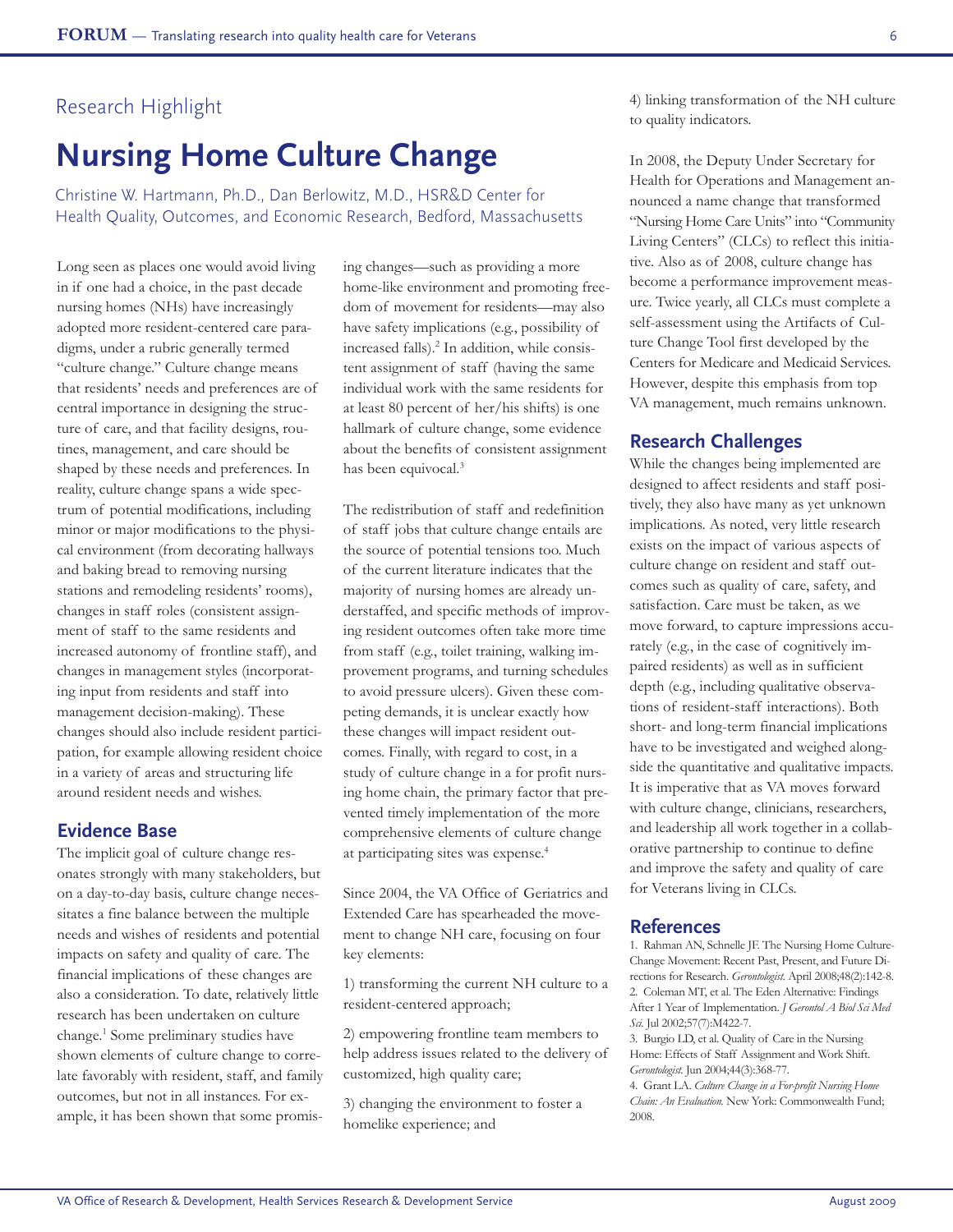## Organizational Profile

# **VA HSR&D Establishes New Resource Center to Support Implementation Research and Practice**

Brian Mittman, Ph.D., Center for Implementation Practice and Research Support

VA's HSR&D and QUERI work to facilitate improvements in the quality, performance, and outcomes of the VA health care delivery system by applying health services research to significant problems and by creating and implementing evidence and evidence-based practices.

VA's efforts to apply research to improve quality were strengthened in October 2008 with the establishment of a new QUERI resource center, the VA Center for Implementation Practice and Research Support (CIPRS). CIPRS pursues a two-part mission, aiming to strengthen implementation research and to strengthen implementation and quality improvement practice within VA. This mission is accomplished via a portfolio of programs and services that include consultation, technical assistance, and education.

CIPRS is led by Brian Mittman, Ph.D., and is based at the VA Greater Los Angeles Healthcare System. Center co-directors are David Aron, M.D., M.S. (Louis Stokes Cleveland VA Medical Center), and Gary Rosenthal, M.D. (Iowa City VA Medical Center).

CIPRS aims to:

■ Improve VA's implementation research capacity and performance; and

■ Enhance quality improvement and implementation practice within the VA health care delivery system.

## **CIPRS Programs and Services**

The CIPRS portfolio has been shaped by a series of needs assessment interviews and surveys designed to gather information regarding VA policy and practice leaders' and VA researchers' needs and preferences. The resulting portfolio is depicted in the accompanying figure, and described on the CIPRS website (www.queri.research.va.gov/ciprs).

## **The CIPRS Portfolio**

Highlights of CIPRS programs include:

■ A monthly **Implementation Practice Cyber Seminar Series** offering presentations on state-of-the-art topics in implementation practice, aimed at a clinical audience; and a monthly **Implementation Research Cyber Seminar Series** presenting topics of interest to implementation researchers.

■ A **telephone** and web-based helpline offering one-on-one consultation to VA implementation researchers.

■ Seminars, workshops, conference presentations, and research "clinic" sessions offering guidance and assistance to novice and experienced implementation researchers.

■ A series of quality improvement, evaluation, and implementation **resource toolkits** under development that will offer guidance for VA clinical and quality improvement leaders who wish to use implementation and quality improvement research to improve quality and performance.

■ An extensive web-based Implementa**tion Research Resource Clearinghouse** (under development) featuring an overview of the field and extensive tools and resources for planning, conducting, and reporting implementation and quality improvement projects. Resources will include evaluation tools, compendiums, or implementation theories and theoretical frameworks, annotated listings

*continued on page 8*